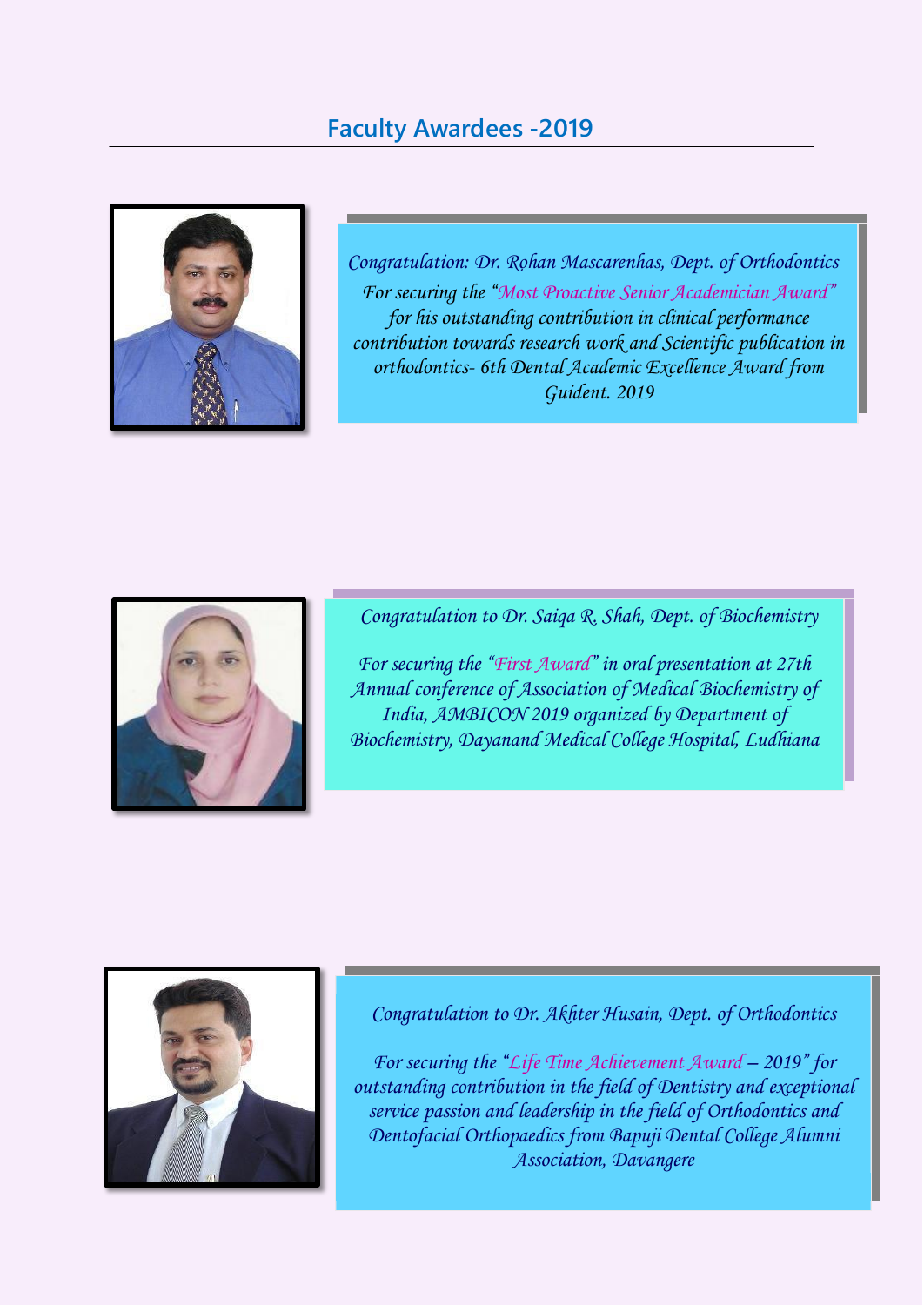

*Congratulation to Mrs. Vinaya Kumari, Yenepoya Nursing College*

*For securing the "First Place in Poster Presentation" at State level conference on Clinical Judgement skills-A way to professionalism organised by Laxmi memorial college of nursing, Balmatta, Manglore*



*Congratulation to Mrs. Hezil Reema Barboza,Yenepoya Nursing College*

*For securing the "Best E-Poster Award" in poster presentation at Neonatal Intensive Care Unit, Yenepoya Medical College and Hospital.*



*Congratulations to Dr. B. H. Sripathi Rao, Dept. of Oral Surgery*

*For Having "Acquired distinction as a Dentist: Dental Fellow of the College of Physicians and Surgeons of Glassglow" at Royal College of Physicians and Surgeons of Glasgow, Scotland*



 *Congratulations to Dr. Veena K. M., Dept. of Oral Medicine and Radiology*

*For securing the "Fellowship of Forensic Odontology -2019" from S.D.M Dental Sciences and Hospital, Dharwad*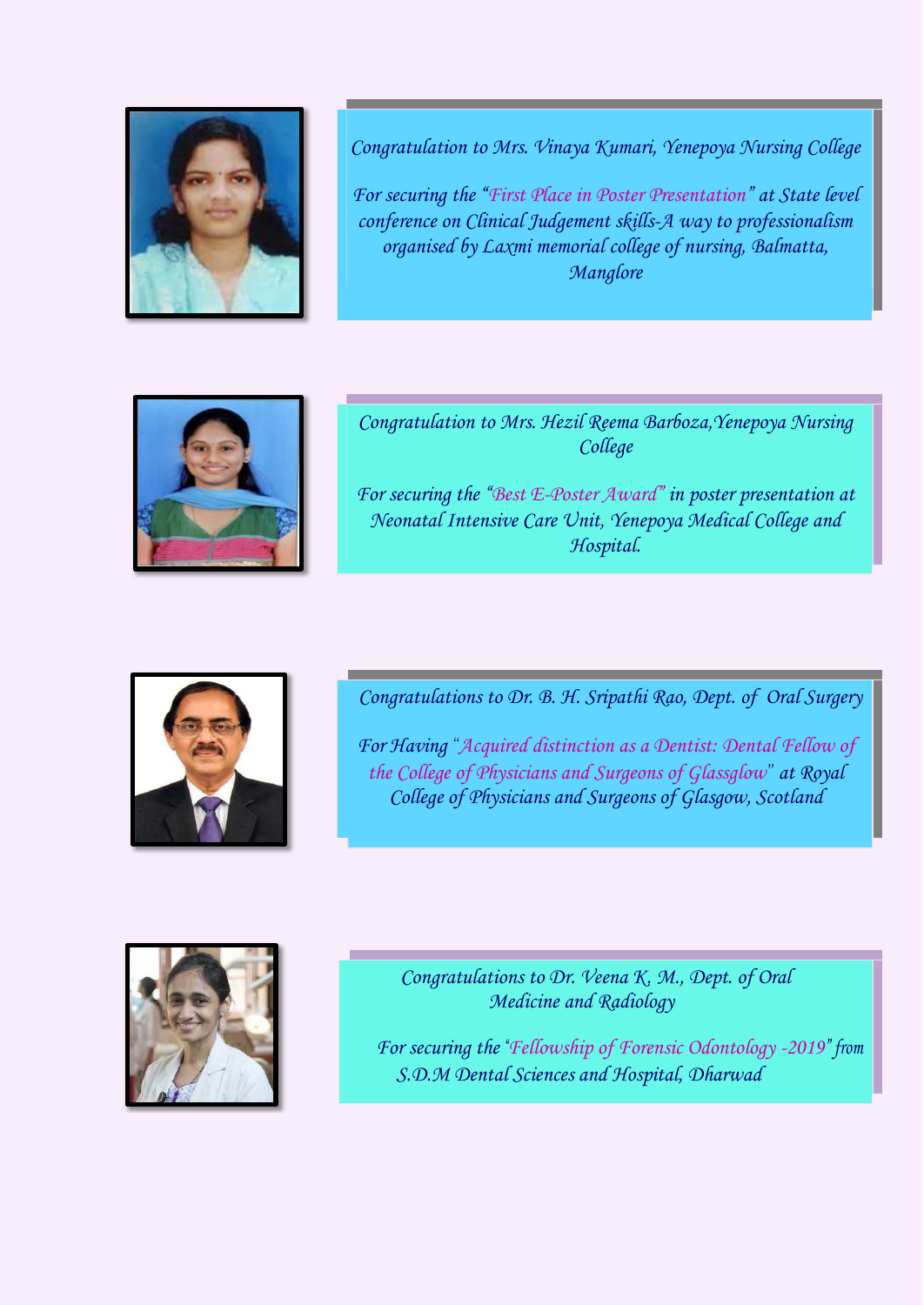

*Congratulation to Ms. Vinitha Dsouza, Yenepoya Nursing College*

*For securing the "Best E-Poster Award" in poster presentation at Neonatal Intensive Care Unit, Yenepoya Medical College and Hospital.*



*Congratulation to Dr. Rachana Prabhu, Dept. of Oral Medicine and Radiology*

*For securing the "Second Prize" in scientific presentation at 17th National Conference of Indian Association of Forensic Odontology at Maulana Azad Institute of Dental Sciences, New Delhi*



*Congratulation to Dr. Sharan S Sargod, Dept. of Pedodontics*

*Medicine For securing the "Research Peace Award of 2019" from International Journal for Research under Literal Access (IJRLA) Day-2019, Yenepoya (Deemed to be University), Mangalore at Granduer Hall, Hotel Breeze Residency, Trichy, Tamil Nadu*



*Congratulations to Dr. Anurag Bhargava, Dept. of General Medicine For securing the "Best Research Publication-2018" in National Science Day-2019, Yenepoya (Deemed to be University), Mangalore*